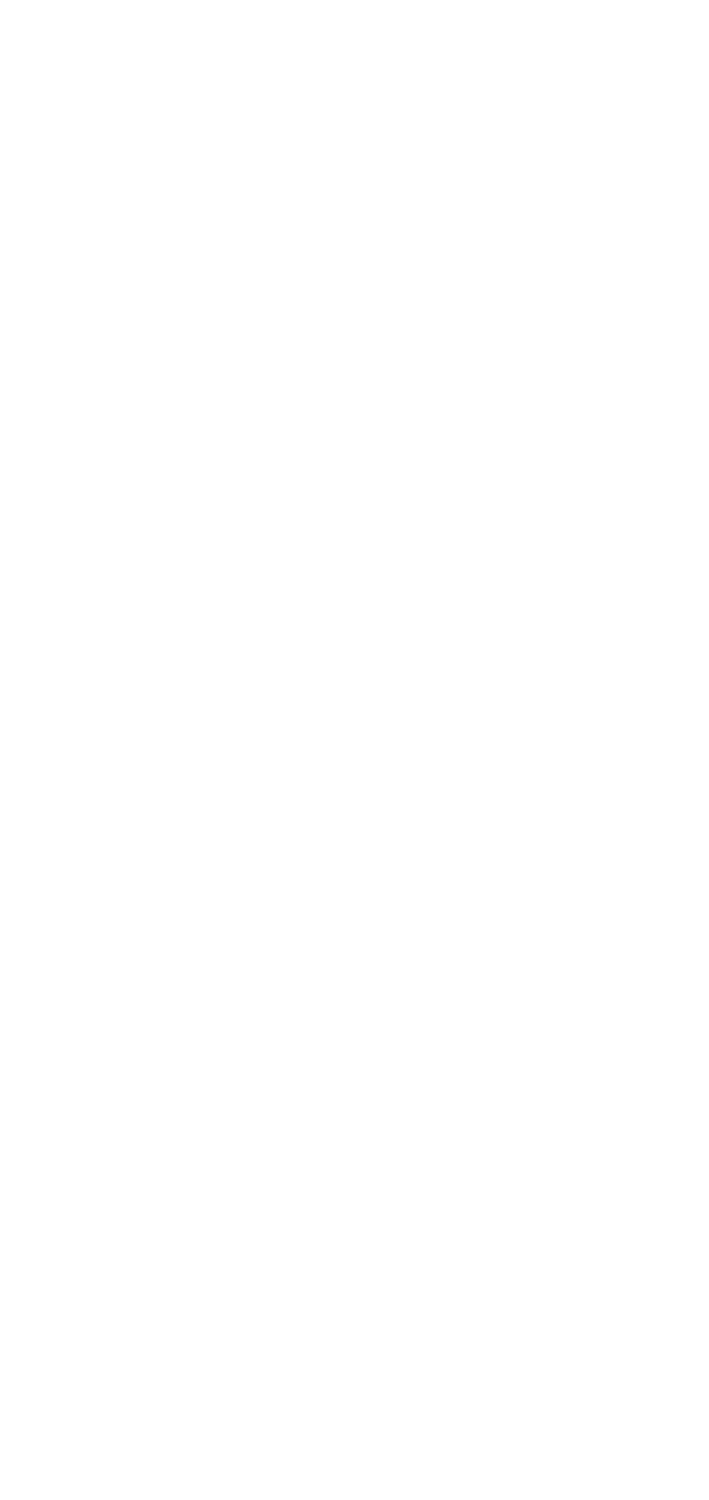# **Investment Objective and Policy**

The investment objective of this Trust is to track the capital performance of the US equity market, as represented by the FTSE USA Index, by investment in a representative sample of stocks selected from all economic sectors.

Securities in the FTSE USA Index will be held with weightings generally proportionate to their company's market capitalisation.

From time to time, non-Index constituents may be held as a result of a corporate action and these holdings will be sold or transferred as soon as reasonably practical.

# **Risk Profile**

#### **Market Risk**

Market risk arises mainly from uncertainty about future prices. It represents the potential loss the Trust may suffer through holding market positions in the face of market movements. The Manager adheres to the investment guidelines and in this way, monitors and controls the exposure to risk from any type of security, sector or issuer.

#### **Currency Risk**

This Trust is invested in overseas financial securities. The performance of the Trust may therefore be affected by changes in exchange rates. This risk may be managed by the use of forward currency contracts, which aim to manage the effect of changing exchange rates.

# **Trust Facts**

| Period End Dates for Distributions: |          | 5 Jun, 5 Dec |
|-------------------------------------|----------|--------------|
| Distribution Dates:                 |          | 5 Aug, 5 Feb |
| <b>Ongoing Charges Figures:</b>     | 5 Jun 18 | 5 Dec 17     |
| R-Class                             | 0.65%    | 0.82%        |
| F-Class                             | 0.34%    | 0.34%        |
| I-Class                             | 0.10%    | 0.10%        |
| C-Class                             | 0.06%    | 0.06%        |

The Ongoing Charges Figure (OCF) is the ratio of the Trust's total discloseable costs (excluding overdraft interest) to the average net assets of the Trust.

The OCF is intended to provide a reliable figure which gives the most accurate measure of what it costs to invest in a trust and is calculated based on the last period's figures.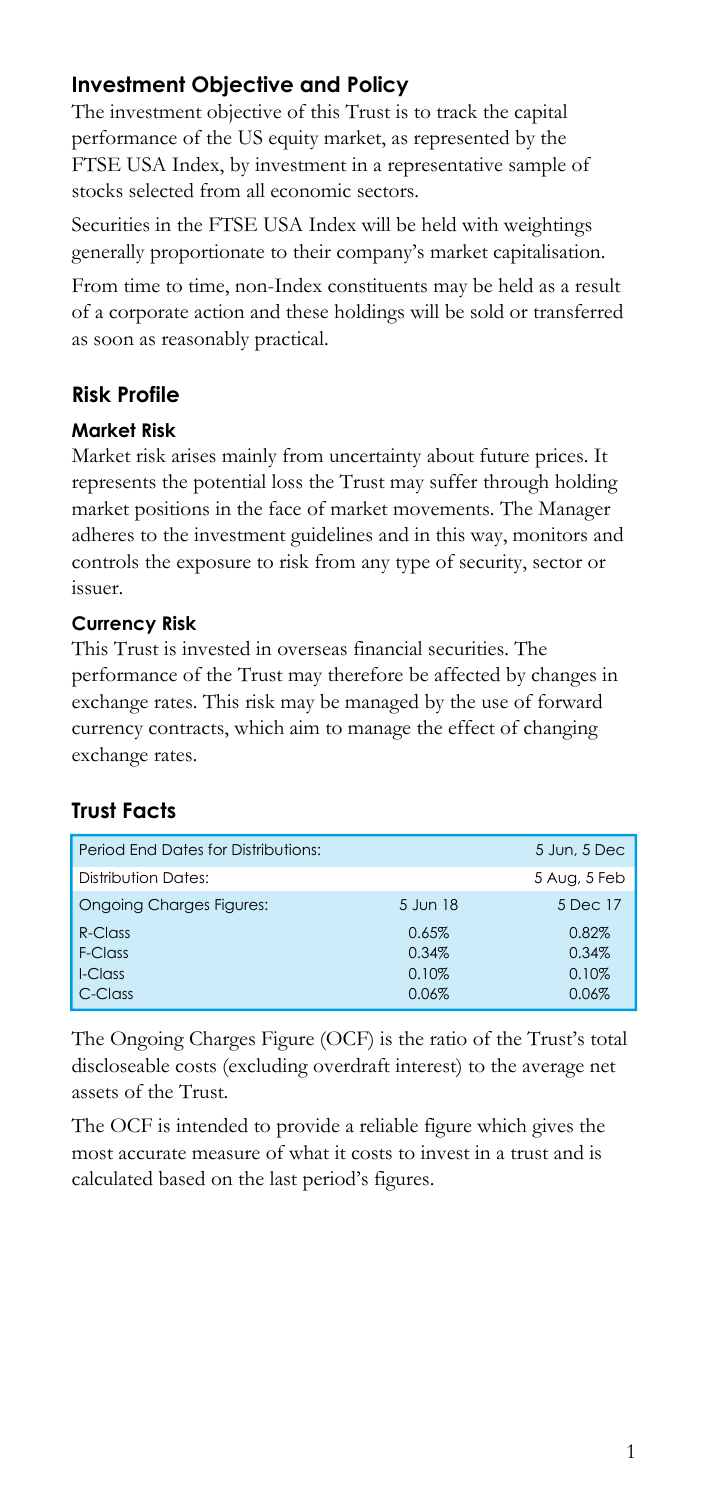## **Risk and Reward Profile**



- This risk and reward profile is based on historical data which may not be a reliable indication of the Trust's risk and reward category in the future.
- The category number highlighted above reflects the rate at which the Trust's unit price has moved up and down in the past. If the Trust has less than five years' track record, the number also reflects the rate at which the index the Trust tracks has moved up and down in the past. Higher numbers mean the potential reward could be greater, but this comes with increased risk of losing money.
- The Trust is in category five because it invests in company shares which are sensitive to variations in the stock market. The value of company shares can change substantially over short periods of time. Company shares are generally considered to be higher risk investments than bonds or cash.
- The Trust's category is not guaranteed to remain the same and may change over time.
- Even a trust in the lowest category is not a risk free investment.

# **Distribution Information**

#### **R-Class**

The distribution payable on 5 August 2018 is 1.5378p per unit for distribution units and 1.7784p per unit for accumulation units.

#### **F-Class**

The distribution payable on 5 August 2018 is 2.5055p per unit for distribution units and 2.9608p per unit for accumulation units.

#### **I-Class**

The distribution payable on 5 August 2018 is 2.9978p per unit for distribution units and 3.6981p per unit for accumulation units.

# **C-Class**

The distribution payable on 5 August 2018 is 3.0794p per unit for distribution units and 3.8047p per unit for accumulation units.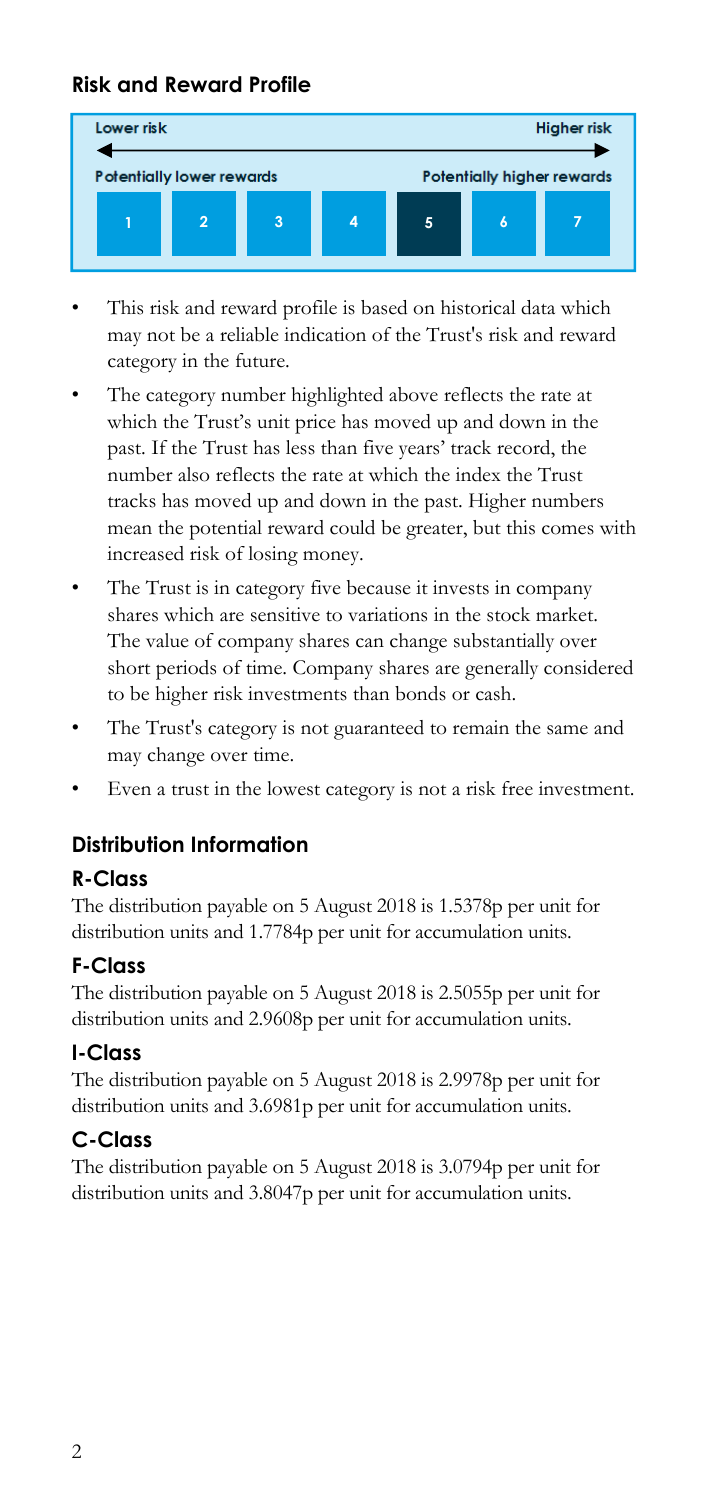#### **Net Asset Values and Units in Issue**

| <b>Class</b>                                                  | <b>Net Asset</b><br>Value (£) | <b>Units in Issue</b>      | <b>Net Asset</b><br><b>Value per</b><br>Unit $(p)$ |
|---------------------------------------------------------------|-------------------------------|----------------------------|----------------------------------------------------|
| $R$ -Class<br>Distribution Units<br><b>Accumulation Units</b> | 1.025.365.614<br>292.053.179  | 247.818.334<br>60.835.857  | 413.76<br>480.07                                   |
| F-Class<br>Distribution Units<br><b>Accumulation Units</b>    | 413.652<br>2,518,068          | 99.843<br>511.107          | 414.30<br>492.67                                   |
| I-Class<br>Distribution Units<br><b>Accumulation Units</b>    | 853.327.642<br>590.476.560    | 206.095.924<br>114.783.744 | 414.04<br>514.43                                   |
| C-Class<br>Distribution Units<br><b>Accumulation Units</b>    | 197.511.018<br>655.918.351    | 47.707.917<br>127.281.248  | 414.00<br>515.33                                   |

**Past performance is not a guide to future performance.** 

**The price of units and any income from them may go down as well as up.** 

**Exchange rate changes may cause the value of any overseas investments to rise or fall.**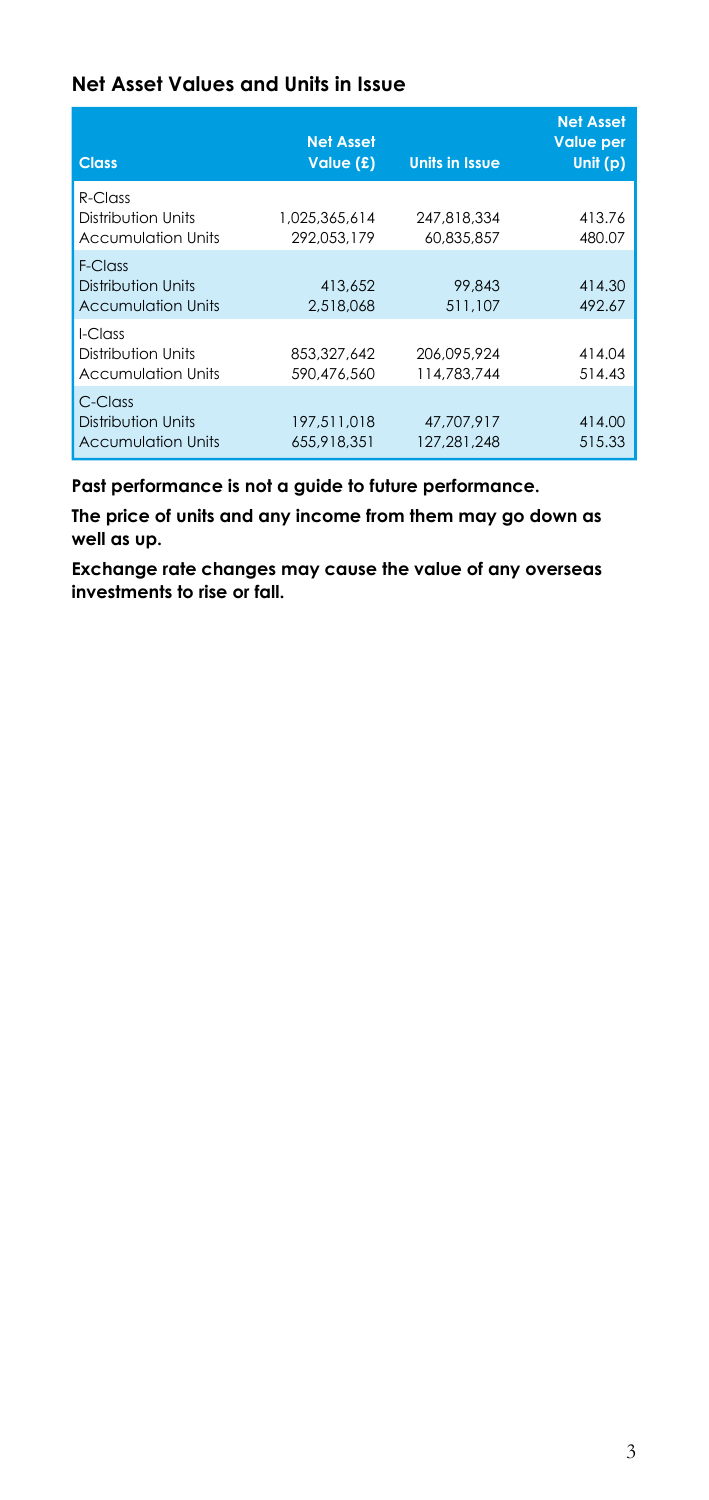## **Portfolio Information**

The top 10 holdings and their associated weighting at the current period end and preceding year end were:

| <b>Top 10 Holdings at</b><br>5 June 2018 |                                         | <b>Top 10 Holdings at</b><br>5 December 2017 |                                         |
|------------------------------------------|-----------------------------------------|----------------------------------------------|-----------------------------------------|
| Holding                                  | Percentage of<br><b>Net Asset Value</b> | Holdina                                      | Percentage of<br><b>Net Asset Value</b> |
| Apple                                    | 3.99%                                   | Apple                                        | 3.77%                                   |
| Microsoft                                | 3.13%                                   | Microsoft                                    | 2.61%                                   |
| Alphabet                                 | 2.81%                                   | Alphabet                                     | 2.58%                                   |
| Amazon.com                               | 2.76%                                   | Amazon.com                                   | 1.93%                                   |
| Facebook 'A'                             | 1.88%                                   | Facebook 'A'                                 | 1.72%                                   |
| JPMorgan Chase & Co                      | 1.51%                                   | Johnson & Johnson                            | 1.60%                                   |
| Exxon Mobil                              | 1.40%                                   | JPMorgan Chase & Co                          | 1.60%                                   |
| Johnson & Johnson                        | 1.35%                                   | Fxxon Mobil                                  | 1.50%                                   |
| <b>Bank of America</b>                   | 1.13%                                   | <b>Bank of America</b>                       | 1.21%                                   |
| Intel                                    | 1.09%                                   | Wells Fargo                                  | 1.10%                                   |

# **Trust Holdings as at 5 June 2018**



# **Trust Holdings as at 5 December 2017**

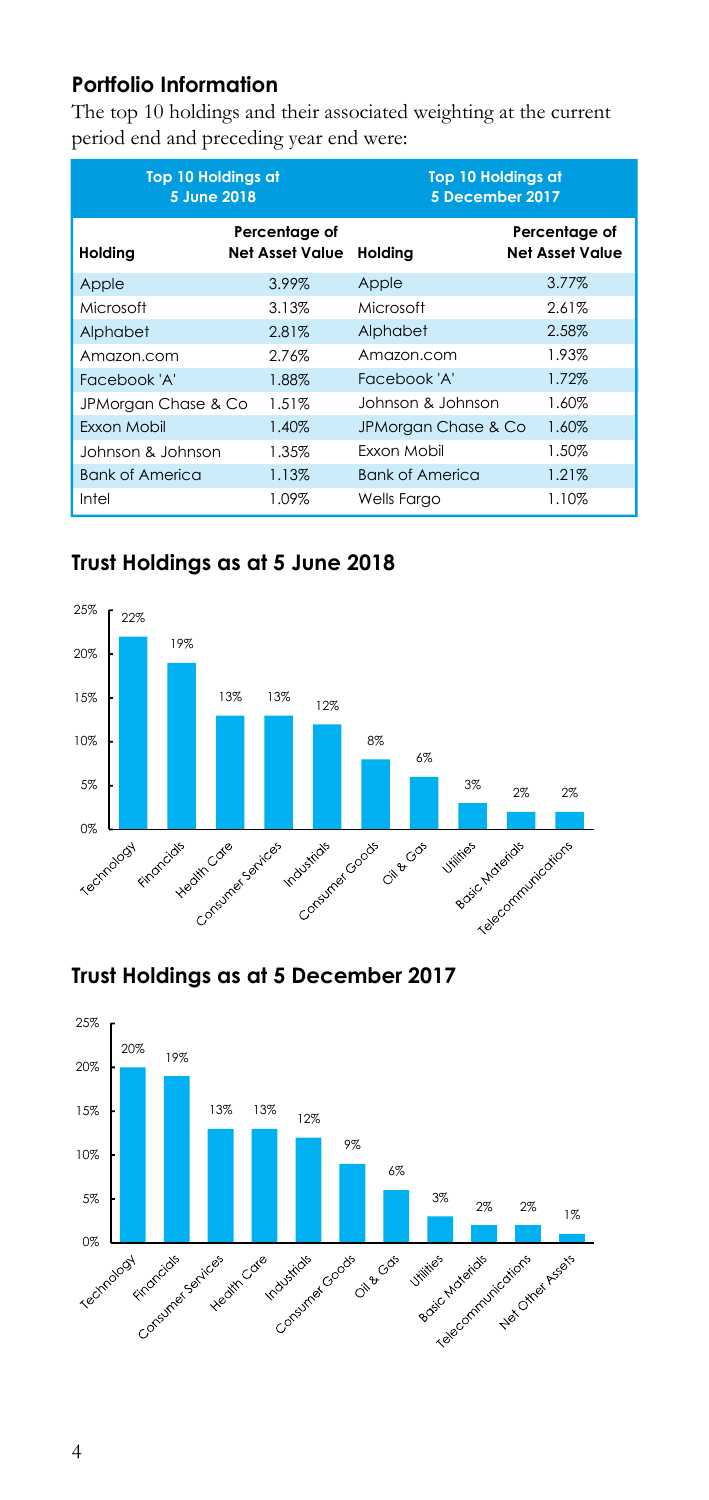# **Manager's Investment Report**

During the period under review, the bid price of the Trust's R-Class distribution units rose by 5.06%. FTSE, the Index compiler, calculates the benchmark Index at the end of the business day using closing prices, whereas the Trust is valued using prevailing prices at 3pm. Therefore, for tracking purposes, the Trust has been revalued using closing prices and foreign exchange rates. On this basis, over the review period, the Trust rose by 5.65% compared with the FTSE USA Index increase of 5.69% (Source: Bloomberg), producing a tracking difference of -0.04%.

#### **Past performance is not a guide to future performance.**

#### **The value of investments and any income from them may go down as well as up.**

#### **Exchange rate changes may cause the value of any overseas investments to rise or fall.**

The FTSE USA Index is calculated by FTSE International Limited ("FTSE"). FTSE does not sponsor, endorse or promote this product.

All copyright in the Index values and constituent list belongs to FTSE. Legal & General has obtained full licence from FTSE to use such copyright in the creation of this product.

"FTSETM", "FT-SE®" and "Footsie®" are trademarks of the London Stock Exchange Plc and The Financial Times Limited and are used by FTSE International Limited ("FTSE") under license.

#### **Market/Economic Review**

US equities recorded a new all-time high in January, boosted by Congressional approval for the Trump administration's tax reforms which included a substantial cut in corporation tax. However, there was a marked rise in volatility during February and March. Initially, investors focused on inflationary pressures and the risk that the Federal Reserve may accelerate monetary tightening. Subsequently, the Trump administration's decision to impose tariffs on imported goods, particularly from China, raised concerns over retaliatory measures and a prolonged trade dispute. Nevertheless, the first quarter reporting season has highlighted strong earnings momentum, with analysts making upward revisions to their expectations for 2018, enabling the market to recover lost ground.

Over the period, the FTSE USA Index underperformed the FTSE World Index by 2.4%. The best performing sectors over the period were General Retailers (25.3%), Leisure Goods (+20.6%) and Software & Computer Services (+18.3%), whilst the worst performing sectors were Tobacco (-22.8%), Household Goods & Home Construction (-16.9%) and Life Insurance (-11.0%). The US Dollar strengthened, appreciating +0.9% against Sterling.

# **Trust Activity**

Companies held within the Trust are held with weightings generally proportionate to those of the benchmark Index. Therefore, investment activity, other than to raise or invest cash, is only necessary when there are changes to the benchmark Index, or as a result of a corporate action.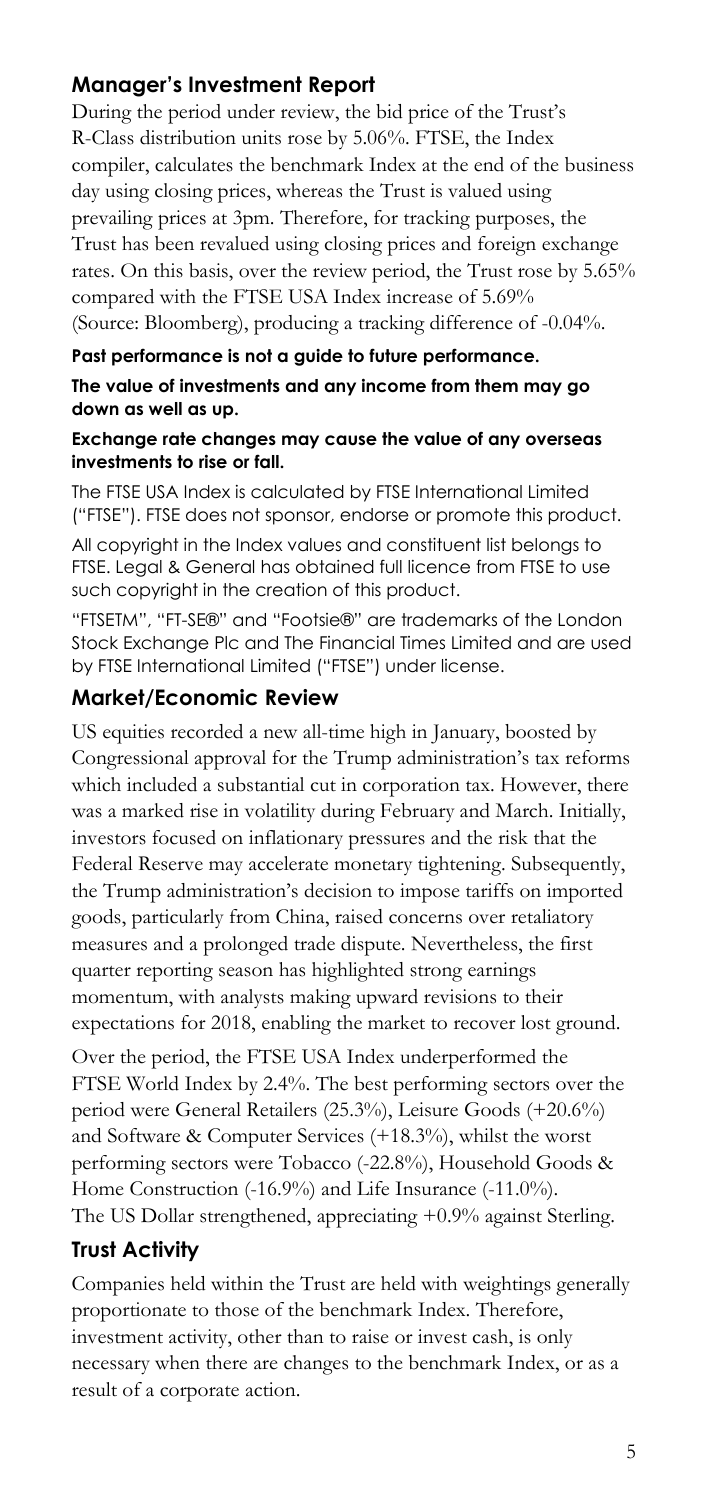# **Manager's Investment Report continued**

The December 2017 quarterly Index review resulted in no additions and 3 deletions, JBG Smith Properties, TEGNA and Cars.com. There were 161 changes to the free share capital of constituents, with the largest increases being Berkshire Hathaway 'B', Infrastructure software firm Oracle and IQVIA, which focuses on technology solutions to the health care industry. The largest decreases were Apple and financial services firms JPMorgan Chase & Co and Citigroup. The Two-way Index turnover was 0.9%.

The March 2017 Index review resulted in 13 additions, the largest of which were SVB Financial, investment solutions firm MSCI and CoStar which sits in the Information Services sector. There were also 7 deletions from the Index. These included Payment & data processer DST Systems, Consumer finance firm Navient and Bed Bath & Beyond, the home products stores. There were 142 changes to the free share capital of constituents, with the largest increases being Amazon.com and Facebook 'A'. The largest decreases were for Apple, Allergan and financial services firms, Citigroup and Bank of America. Two-way Index turnover was 1.4%.

Index changes outside of the review were relatively quiet for the period. In late December, Bard (C.R.) was deleted from the Index following a cash and stock takeover by fellow Index constituent Becton Dickinson. Similarly, Scripps Networks Interactive, the television and internet company was deleted following a USD \$15 billion cash and stock deal with Index constituent Discovery Communications.

For 2018, the only significant event outside of the reviews was General Dynamics USD \$9.6 billion cash acquisition of IT Solutions firm CSRA.

The three largest Index constituents at the end of the period were Apple  $(4.0\%)$ , Microsoft  $(3.1\%)$  and Amazon.com  $(2.8\%)$ .

#### **Outlook**

The key driver of equity prices in the coming months is likely to be the ebb and flow of trade discussions. In relation to the North America Free Trade Agreement (NAFTA), the base case remains that an agreement will be reached, which should be positive for equity markets.

The outlook for equities remains neutral, as although we are in a late cycle, the chance of recession remains low. In addition, the fiscal stimulus (Trump's tax reform) continues to provide a tailwind to US growth, which although inflationary in the long run, is likely to be beneficial for equities over the short to medium term.

Given this backdrop, the Trust remains well positioned to continue to capture the performance of the Index.

Legal & General Investment Management Limited (Investment Adviser) 29 June 2018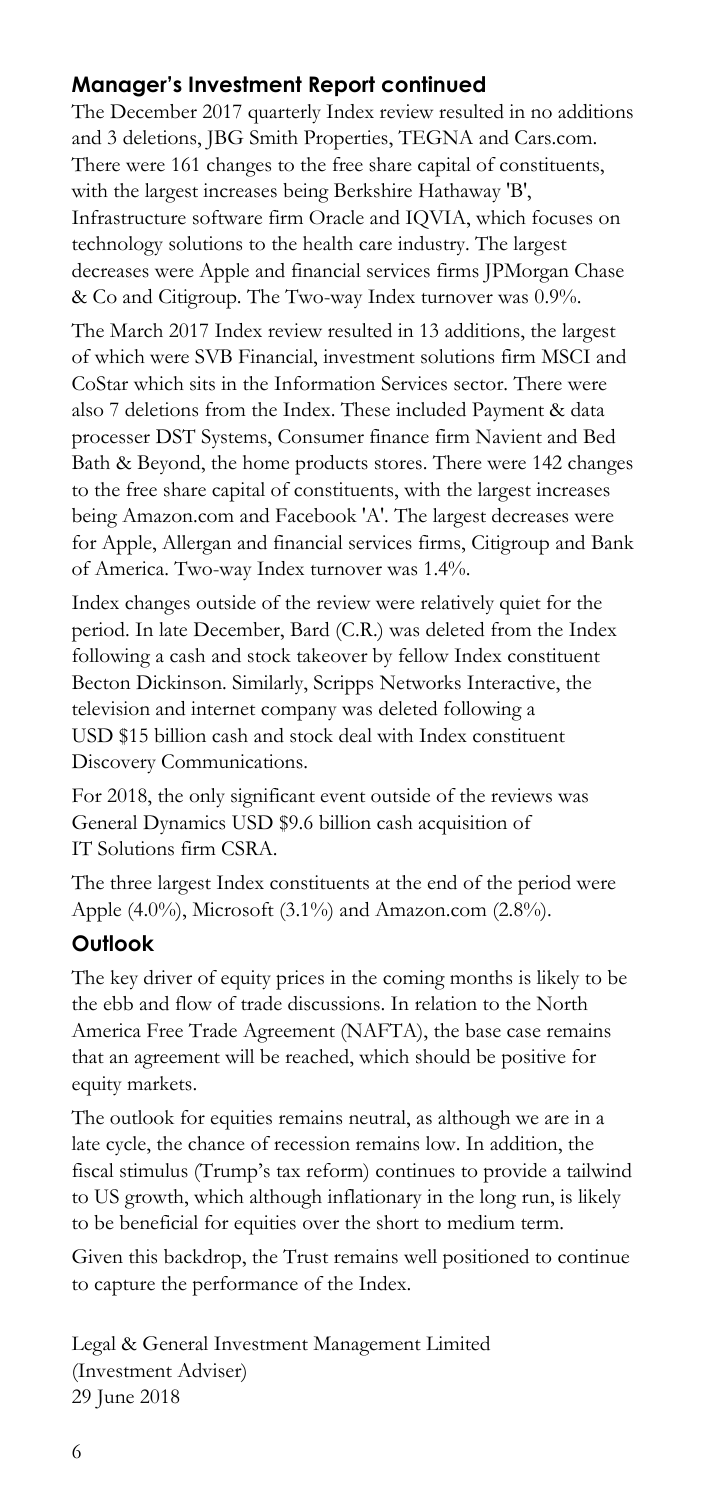# **Manager's Report and Accounts**

Copies of the most recent Interim and Annual Long Form Manager's Reports are available free of charge by telephoning 0370 050 0955, by writing to the Manager or are available on the internet at www.legalandgeneral.com/investments/fundinformation/managers-reports.

Call charges will vary. We may record and monitor calls.

#### **Information on Tracking Error**

The 'Tracking Error' of a Trust is the measure of the volatility of the differences between the return of the Trust and the return of the benchmark Index. It provides an indication of how closely the Trust is tracking the performance of the benchmark Index after considering things such as Trust charges and taxation.

Using monthly returns, over the review period, the annualised Tracking Error of the Trust is 0.04%, whilst over the last three years to the end of May 2018, the annualised Tracking Error of the Trust is 0.02%. These Tracking Errors are within the anticipated Tracking Error levels set out in the Trust's Prospectus of  $+/-0.50%$  per annum.

#### **Minimum Investment Amounts**

The minimum initial lump sum investment amounts for each class are as follows:

| R-Class | 4.500                                                    |
|---------|----------------------------------------------------------|
|         | $(f100 \text{ with effect from } 25 \text{ June } 2018)$ |
| F-Class | £500                                                     |
| I-Class | 4.1,000,000                                              |
| C-Class | £100,000,000                                             |

In addition, monthly contributions can be made into the F-Class with a minimum amount of  $\dot{\psi}$  per month and with a minimum amount of  $f(20)$  per month into the R-Class.

F-Class units are only available to:

- i) investors who have received advice from authorised intermediaries, platforms or other distributors in relation to their investment in units in the Trust and
- ii) distributors who the Manager reasonably considers will adequately bear the costs of marketing to and acquiring investors at no or limited cost to the Manager, and to whom the Manager has confirmed that such distributor or investor meets the criteria for investment in such units.

C-Class units are only available to distributors who actively market and distribute such units (or whom the Manager believes intends to do so) and to whom the Manager has confirmed by letter that they meet the criteria for investment in such units.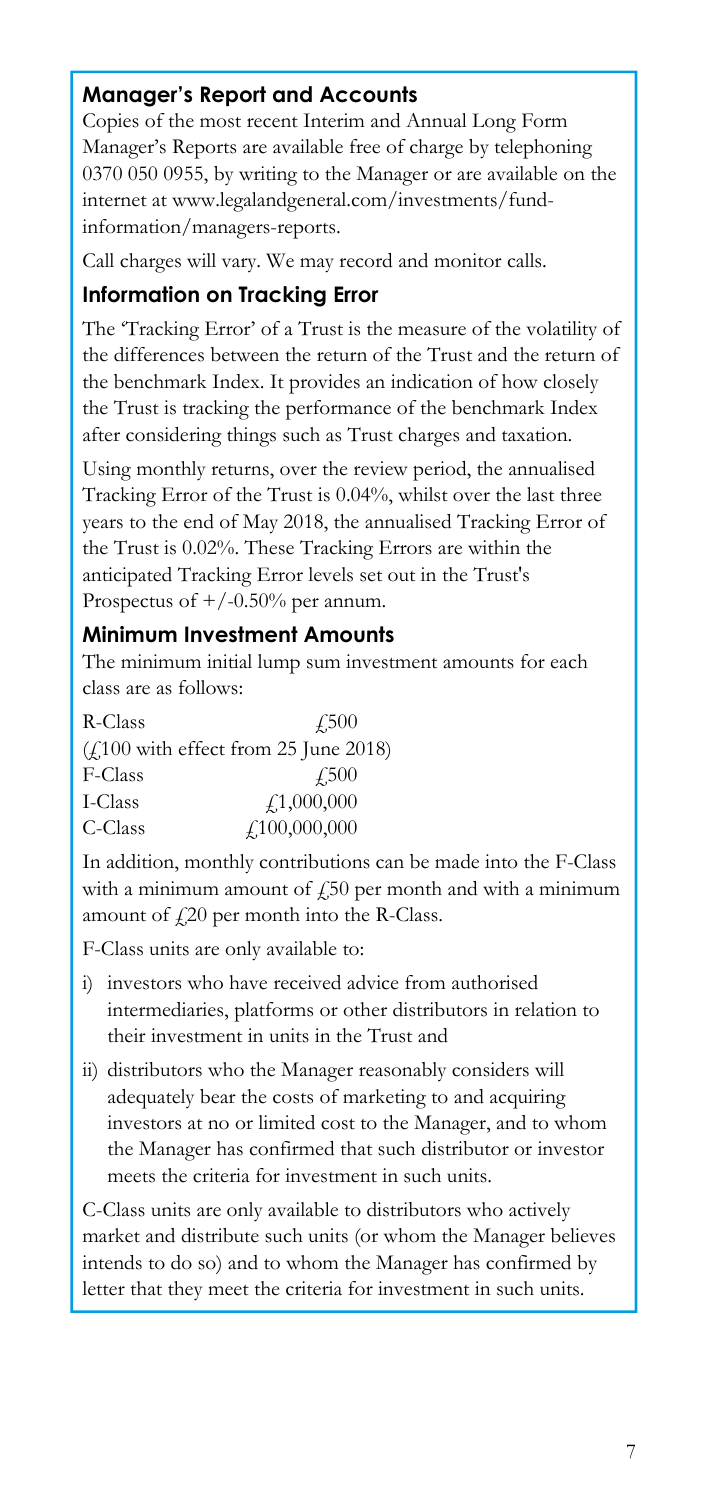#### **Other Information**

The information in this report is designed to enable unitholders to understand how the Trust has performed during the period under review and how it is invested at the period end. Further information on the activities and performance of the Trust can be obtained by telephoning 0370 050 0955 or by writing to the Manager.

Call charges will vary. We may record and monitor calls.

# **Significant Changes**

# **Change in Fund Management Fee (FMF)**

With effect from 1 June 2018, the FMF for R-Class units have been reduced from 0.82% to 0.48%.

#### **Change of Auditor**

With effect from 28 April 2018, PricewaterhouseCoopers LLP ceased to be Independent Auditors of the Trust and KPMG LLP have been appointed. The change of Auditor has no impact on the way the Trust is operated.

# **General Data Protection Regulation (GDPR)**

Legal & General takes your privacy very seriously. Under data protection legislation, we have classified ourselves as a 'data controller'. This means that we are subject to certain obligations relating to how we process personal data. These obligations include, without limitation, providing individuals with certain information regarding how we process their personal data.

We will use the personal data you have provided to us in connection with an investment in units of

Legal & General US Index Trust, including your name, age, contact details, bank account details, transactions and the invested amount, and any information regarding the dealing in units in accordance with all applicable data protection laws and our Privacy Policy which is available from 25 May 2018 at www.lgim.com/UTMprivacy (or available upon request). Our Privacy Policy sets out, amongst other things, the purpose or purposes for which your personal data is collected and intended to be processed and also contains any other information prescribed by data protection legislation.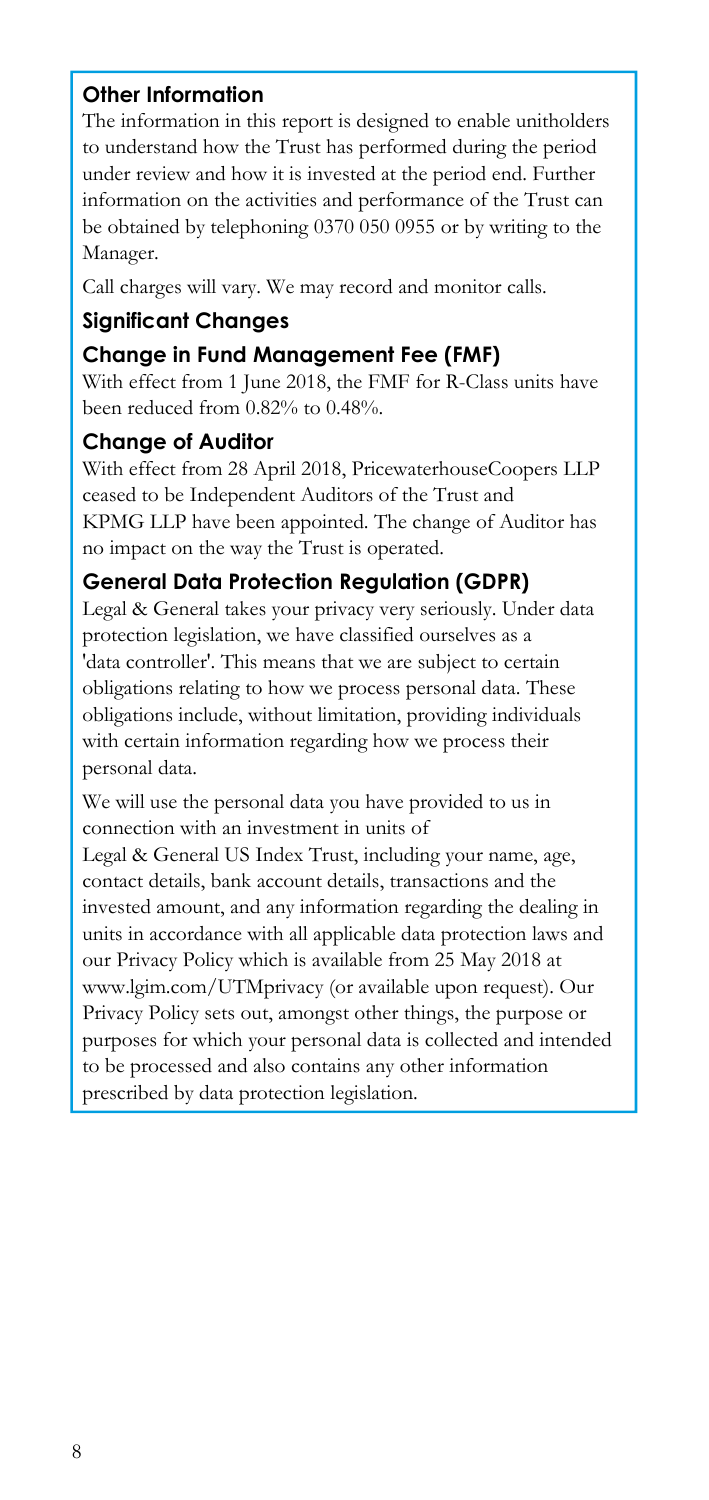#### **Authorised Fund Manager**

Legal & General (Unit Trust Managers) Limited Registered in England and Wales No. 01009418 Registered office: One Coleman Street, London EC2R 5AA Telephone: 0370 050 3350 Authorised and regulated by the Financial Conduct Authority Call charges will vary. We may record and monitor calls.

#### **Trustee**

Northern Trust Global Services PLC 50 Bank Street, Canary Wharf, London E14 5NT Authorised by the Prudential Regulation Authority and regulated by the Financial Conduct Authority and the Prudential Regulation Authority

# **Independent Auditors**

KPMG LLP 15 Canada Square, London E14 5 GL